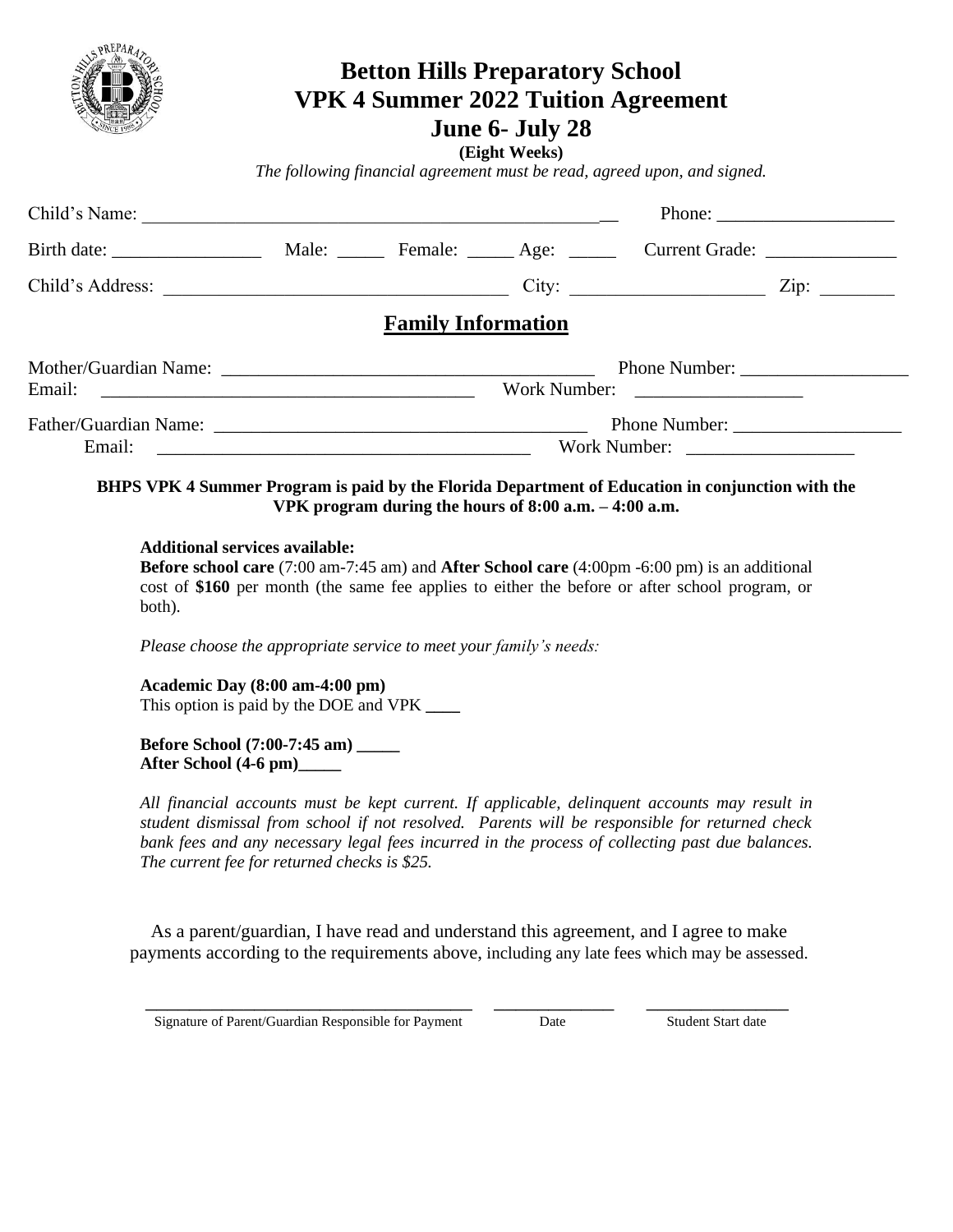## **Betton Hills Preparatory School VPK 4 Summer 2022**

#### **Emergency Information**

| Phone Number:        |
|----------------------|
| Policy Number:       |
|                      |
| <b>Phone Number:</b> |
| Phone Number:        |
|                      |

#### **Authorized Pick-Up Information**

| 1) Name: | <b>Phone Number:</b> |
|----------|----------------------|
| 2) Name: | <b>Phone Number:</b> |
| 3) Name: | <b>Phone Number:</b> |
| 4) Name: | <b>Phone Number:</b> |

**Medical History :**(Please note any allergies and/or medical conditions that BHPS should be aware of. All medical conditions that require specific medication and/or attention by teachers and/or staff need to be documented by a physician and provided to the school.)

\_\_\_\_\_\_\_\_\_\_\_\_\_\_\_\_\_\_\_\_\_\_\_\_\_\_\_\_\_\_\_\_\_\_\_\_\_\_\_\_\_\_\_\_\_\_\_\_\_\_\_\_\_\_\_\_\_\_\_\_\_\_\_\_\_\_\_\_\_\_\_\_\_\_\_\_\_\_\_\_\_\_

\_\_\_\_\_\_\_\_\_\_\_\_\_\_\_\_\_\_\_\_\_\_\_\_\_\_\_\_\_\_\_\_\_\_\_\_\_\_\_\_\_\_\_\_\_\_\_\_\_\_\_\_\_\_\_\_\_\_\_\_\_\_\_\_\_\_\_\_\_\_\_\_\_\_\_\_\_\_\_\_\_\_

\_\_\_\_\_\_\_\_\_\_\_\_\_\_\_\_\_\_\_\_\_\_\_\_\_\_\_\_\_\_\_\_\_\_\_\_\_\_\_\_\_\_\_\_\_\_\_\_\_\_\_\_\_\_\_\_\_\_\_\_\_\_\_\_\_\_\_\_\_\_\_\_\_\_\_\_\_\_\_\_\_\_

**Custody:** In case of custody arrangements and/or restriction orders, I will provide a copy of any court ordered Custody Agreement and legal statement of allowable contact by a non-custodial parent or family member. **Please Initial \_\_\_\_\_**

List below any additional information the teacher or office staff should be aware of (i.e. separation, divorce, deceased parent, extended family in the home, adoption, accidents, or any unusual factor in the child's life).

\_\_\_\_\_\_\_\_\_\_\_\_\_\_\_\_\_\_\_\_\_\_\_\_\_\_\_\_\_\_\_\_\_\_\_\_\_\_\_\_\_\_\_\_\_\_\_\_\_\_\_\_\_\_\_\_\_\_\_\_\_\_\_\_\_\_\_\_\_\_\_\_\_\_\_\_\_\_\_\_\_\_

\_\_\_\_\_\_\_\_\_\_\_\_\_\_\_\_\_\_\_\_\_\_\_\_\_\_\_\_\_\_\_\_\_\_\_\_\_\_\_\_\_\_\_\_\_\_\_\_\_\_\_\_\_\_\_\_\_\_\_\_\_\_\_\_\_\_\_\_\_\_\_\_\_\_\_\_\_\_\_\_\_\_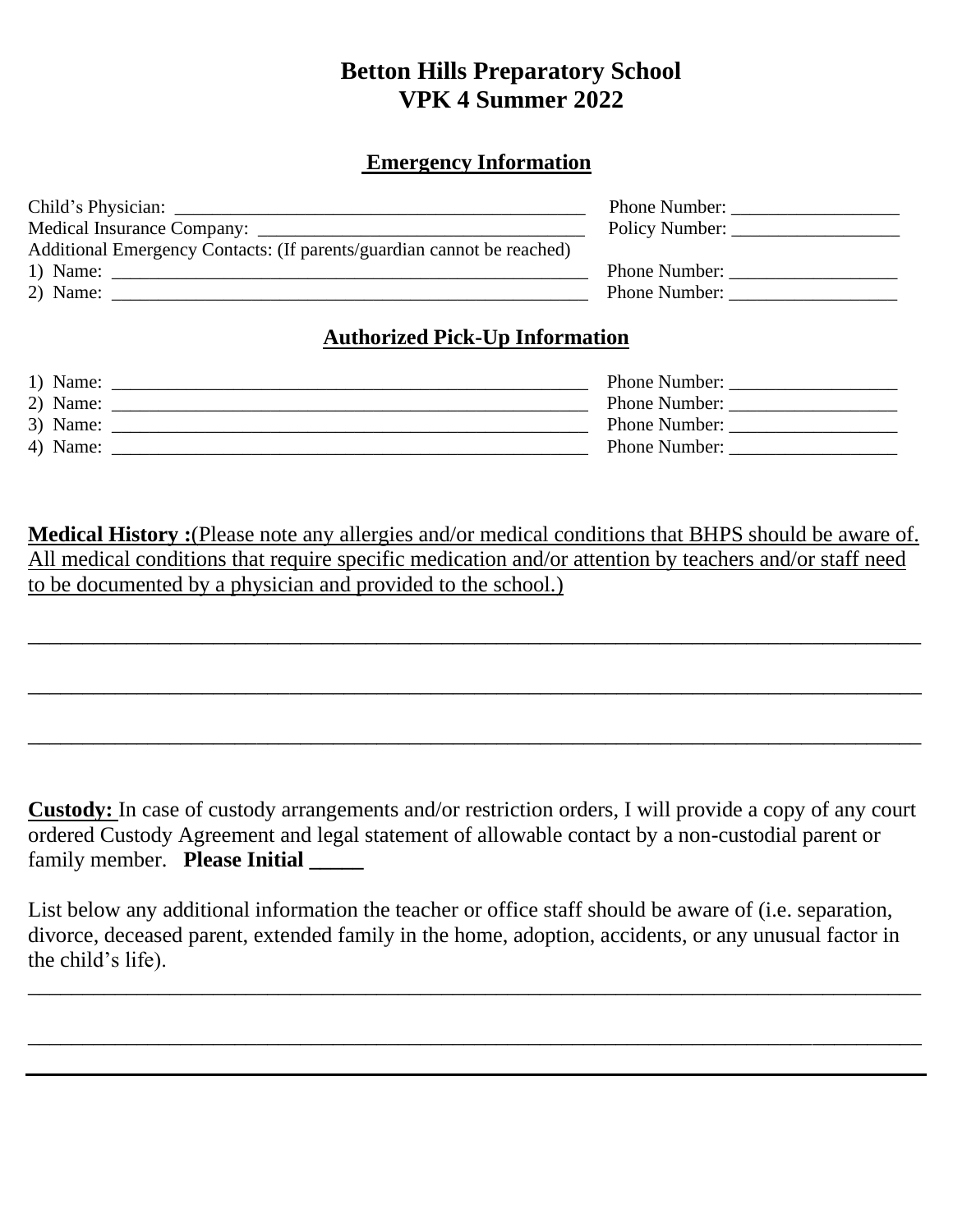### **Drop Off/Pick Up Safety Rules**

- 1. Do not leave engine running when you leave your car. This is extremely dangerous!
- 2. Do not leave children, pets or valuables unattended in your car or in the parking lot.
- 3. You must supervise your child when arriving and leaving the school building and in the parking lot.
- 4. Do not park in the driving lane, this will block traffic. Park in a designated parking space only.
- 5. At drop off/pick up, do not exit your car while in the driving lane!!! It is dangerous and slows down the process. **Please Initial** \_\_\_\_\_\_

### **Notice of Receipt for Handbook**

I have read and understand the policies, rules and obligations of the Handbook for Students and Parents. I agree to support and assist BHPS and individual teachers when possible.

Parent/Guardian Signature Date

\_\_\_\_\_\_\_\_\_\_\_\_\_\_\_\_\_\_\_\_\_\_\_\_\_\_\_\_\_\_\_\_\_\_ \_\_\_\_\_\_\_\_\_\_

### **Notice of Receipt:**

By signature below, you acknowledge receipt of the following information pertaining to our program:

- Know your Child Care Facility Brochure
- Gold Seal Quality Care Program Brochure
- Department of Children and Family Medical Information Page
- Influenza Virus Brochure
- Distracted Adult Flyer

Parent/Guardian Signature Date

\_\_\_\_\_\_\_\_\_\_\_\_\_\_\_\_\_\_\_\_\_\_\_\_\_\_\_\_\_\_\_\_\_\_\_\_\_ \_\_\_\_\_\_\_\_\_\_\_\_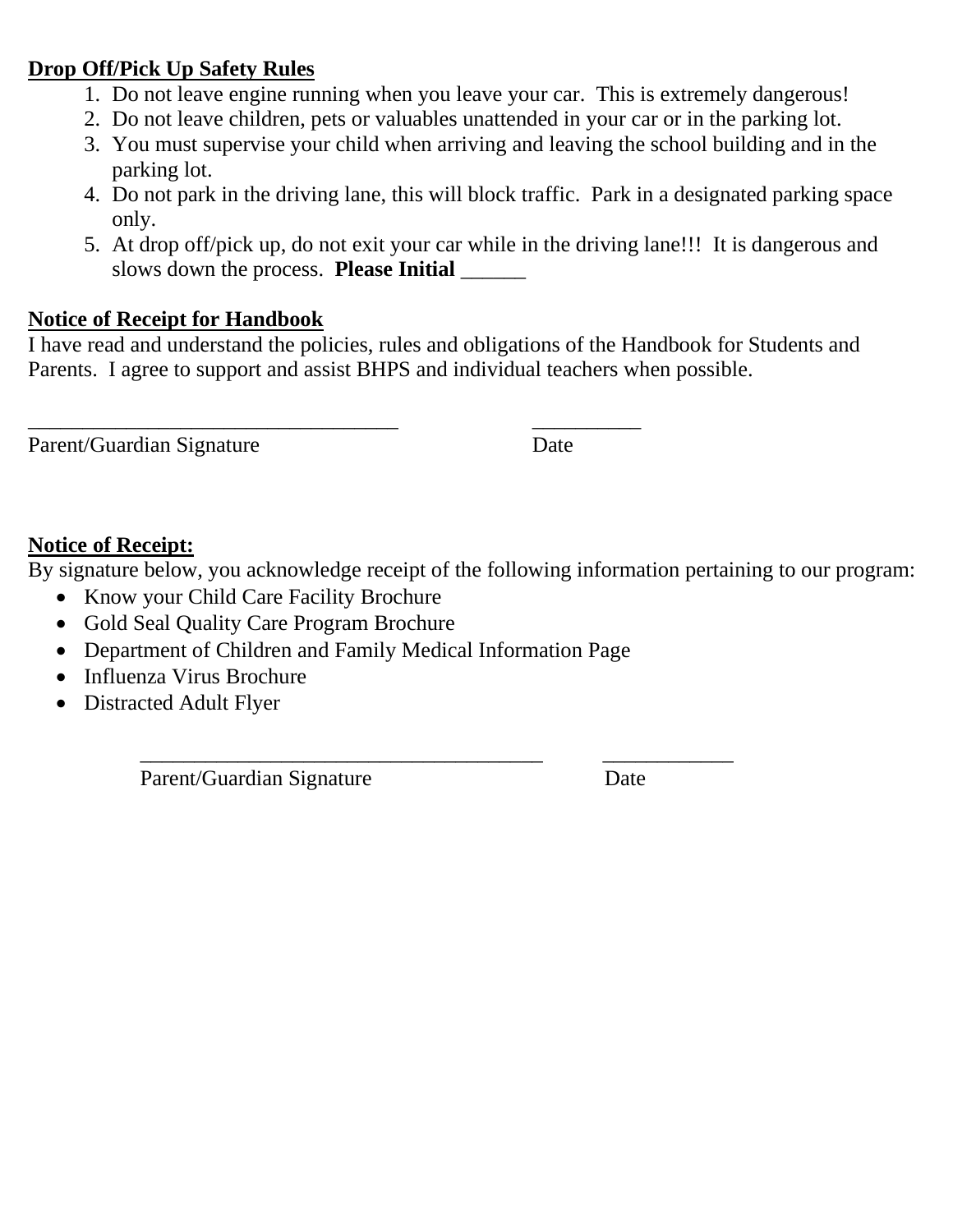## **Discipline Policy and Agreement:**

It is our belief that the discipline lies within the individual and children must learn to govern themselves according to the rules of their environment. To maintain order within the school and create a positive learning environment, a few simple regulations are enforced. Classroom specific rules are sent home when camp starts. We believe parents and/or guardians need to work in conjunction with the school to ensure that their child(ren) understand and observe all school rules.

Betton Hills Preparatory School uses a corrective discipline system. We do not condone or allow corporal punishment of any kind. All students are treated with respect and in turn expected to respect one another and all adult members of the school community and property. In order to grow in their self discipline, children are guided, encouraged, rewarded, and corrected. Consequences for inappropriate behavior will be dealt with in a manner consistent with the age of the student.

Children who attend BHPS Summer Camps will not be subjected to discipline which is severe, humiliating, frightening, or associated with food, rest, or toileting. Spanking or any other form of physical punishment is prohibited by all child care personnel.

Our discipline policy has three levels:

**Level One**: The first and most important person in behavior control at school is the teacher. The teacher will handle most rule infractions at this level, and will apply appropriate consequences as needed.

Level Two: When a student does not appropriately modify behavior, he/she will be referred to the office. Parents will be sent a notice from the teacher and/or office personnel and a signature from the parent/guardian may be required.

**Level Three**: If a problem continues, the student will again be referred to the office. Parents will be notified by telephone and in writing from the teacher and/or office. A conference with parents, teacher, and director will be required. Suspension and or other corrective action is possible at this level.

There are instances of extreme or serious behavior in which one or more of the levels of the discipline policy may be by-passed, and suspension or expulsion is assigned as the first consequence. These instances include physical fighting, biting, violent acts, inappropriate language, stealing, threats possession or use of alcohol or drugs, destruction of school property, and possession of any object that may be deemed a weapon. If notified and requested by the school, a parent must pick up the student immediately.

I have read and I accept the Discipline Policy of Betton Hills Preparatory School for my child.

\_\_\_\_\_\_\_\_\_\_\_\_\_\_\_\_\_\_\_\_\_\_\_\_\_\_\_\_\_\_\_\_\_\_\_\_ \_\_\_\_\_\_\_\_\_\_\_\_

Parent/Guardian Signature Date